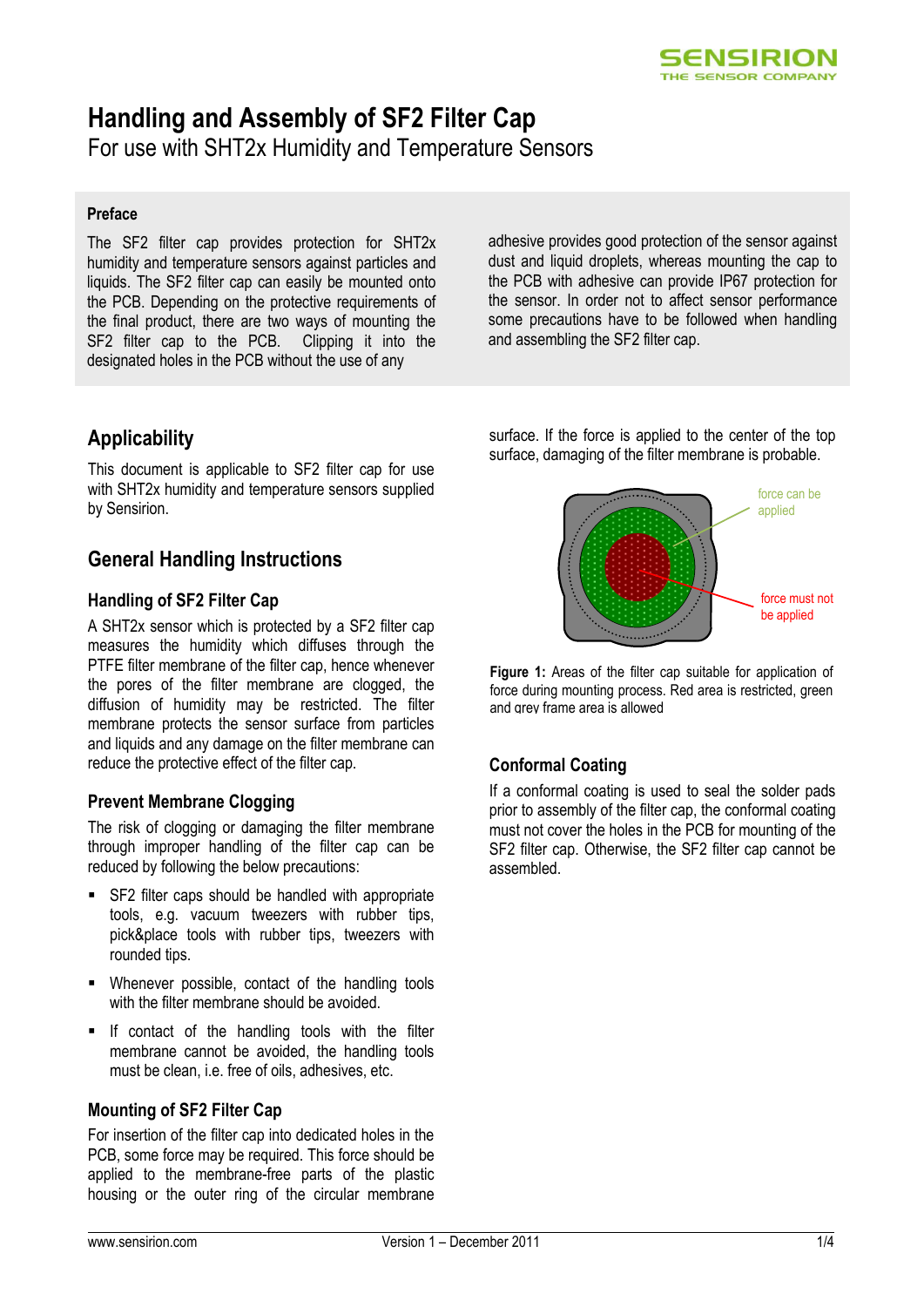#### SENSIRION THE SENSOR COMPANY

# **Assembly of the SF2 Filter Cap**

There are two possible ways to assemble the SF2 filter cap. For applications where no hermetical seal is required between the PCB and the SF2 filter cap, the SF2 filter cap can easily be assembled to the PCB using the integrated clips. No adhesive is required for this type of mounting. For applications where sealing between SF2 and PCB is required, the filter cap may be assembled using adhesive.

Please note, that when using the clips to mount the filter cap, there can be a very small gap between the filter cap and the PCB due to unevenness of the two joining surfaces. This means that the interior space of the filter cap is not hermetically sealed to the outside. This may be a problem whenever the interface between the filter cap and the PCB is supposed to be water (pressure) proof, or when the filter cap is used as an interface to the housing. In the latter case, air can pass from the inside volume of the housing into the interior volume of the filter cap (see [Figure 2\)](#page-1-0). This air exchange could potentially lead to misreading, as the environmental air can mix with the air inside the housing. In both cases, it is recommended to use adhesive for mounting the filter cap in order to seal the interface between filter cap and PCB.



<span id="page-1-0"></span>**Figure 2:** Illustration of air exchange along the interface of filter cap and PCB.

### **Using Clips**

When using the clips to attach the SF2 filter cap, the thickness of the PCB must be ≥0.8mm and the mounting hole pattern shall be designed according to the SF2 data sheet

#### **Using Adhesive**

For mounting the SF2 filter cap with adhesive, the mounting hole pattern shall be chosen such that the pins of the filter cap are used for positioning only. The adhesive dispensing and curing process shall be performed in a well ventilated area.

1. **Application of adhesive.** A closed line of adhesive shall be applied around the SHT2x on PCB. Ideally this is done with adhesive dispensing equipment using a fine dispensing tip (e.g. gage 22). The top surface of the SHT2x must remain free of adhesive. The amount of adhesive shall be determined in a test run. The minimal amount is attained when a closed line of adhesive around the SHT2x is present, the maximum amount is reached before adhesive gets visible in the opening of filter cap (see step 2).



**Figure 3:** Dispensing of adhesive around SHT2x.

2. **Assembly of filter cap onto PCB.** After placing the filter cap onto the PCB, a slight adhesive fillet should be visible around the filter cap. When removing the membrane (this shall be done in a test run in order to set up the adhesive dispensing process), there should be no adhesive visible in the filter cap opening. If adhesive is visible in the filter cap opening, the used amount of adhesive is too large.



**Figure 4:** Assembled filter cap with adhesive fillet (left views) and removed filter membrane for process setup (right view).

3. **Curing of adhesive.** Curing temperature according to adhesive data sheet .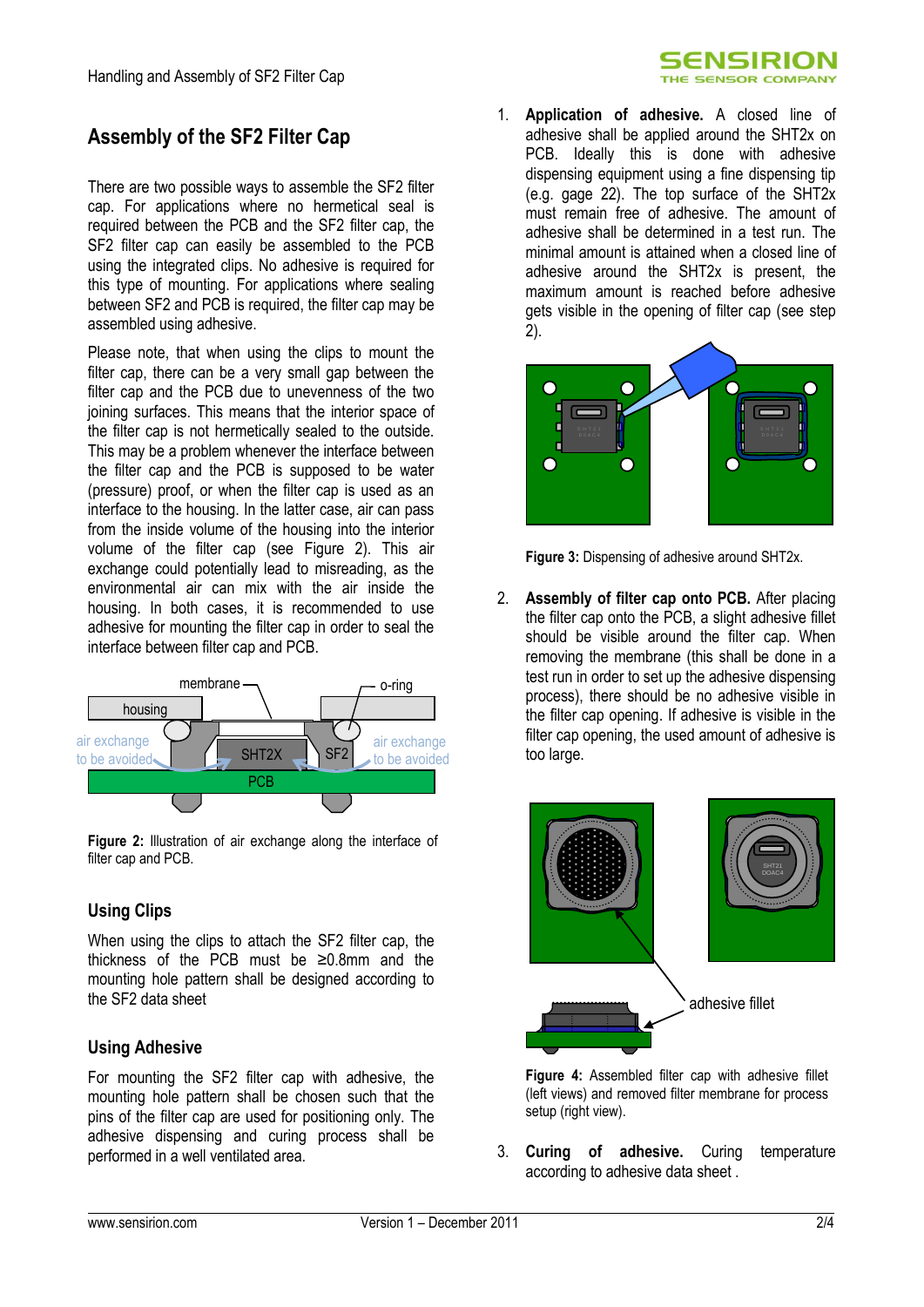

#### **Recommended Adhesives**

When choosing an adhesive for application with SHT2x sensors and SF2 filter cap, carefully read the Application Note "Handling Instructions for SHTxx Humidity and Temperature Sensors" with material recommendation or consult Sensirion support. The following adhesives were tested for use with SF2 filter caps and SHT2x: *Electrolube SMA 10SL, DELO MK096, DELO AD066, DELO 6093,EPO-TEK H70E/S, EPO-TEK T6067, Lord MD-130.*